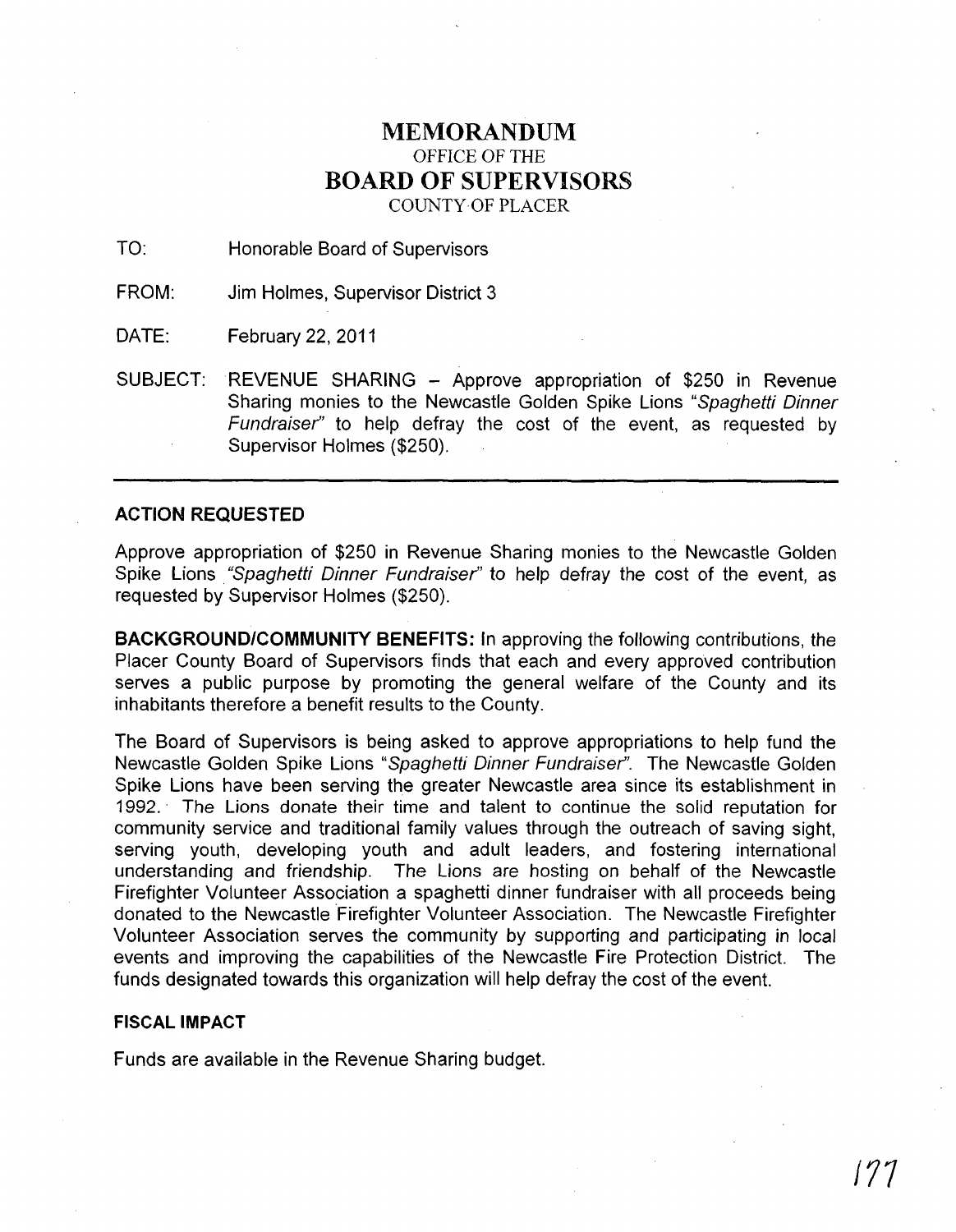

The Placer County Board of Supervisors has actively promoted revenue sharing funding as a means to provide financial support for local events, fundraising, programs, supplies, improvements, and equipment needed to help non-profit and community based organizations. In approving the revenue sharing contributions. the Placer County Board of Supervisors finds that each and every approved contribution serves a public purpose by promoting the general welfare of the County and its inhabitants therefore a benefit results to the County.

Please complete, print and sign the application and include it with your letter of request.

| Organization:                                                                                                                                                                                       | Newcastle Golden Spike Lions                                                                               |           |       |           | Telephone: (916 )-205-0484 |             |                                |  |
|-----------------------------------------------------------------------------------------------------------------------------------------------------------------------------------------------------|------------------------------------------------------------------------------------------------------------|-----------|-------|-----------|----------------------------|-------------|--------------------------------|--|
| Address:                                                                                                                                                                                            | PO Box 813                                                                                                 |           |       | FAX:      | $(916)$ 663-3907           |             |                                |  |
|                                                                                                                                                                                                     | Newcastle                                                                                                  | <b>CA</b> | 95658 | Email:    |                            |             | patrice.metz@newcastlefire.org |  |
| Website:                                                                                                                                                                                            | http://newcastleca.lionwap.org/                                                                            |           |       |           |                            |             |                                |  |
|                                                                                                                                                                                                     |                                                                                                            |           |       |           |                            |             |                                |  |
|                                                                                                                                                                                                     |                                                                                                            |           |       |           |                            |             |                                |  |
|                                                                                                                                                                                                     |                                                                                                            |           |       |           |                            |             |                                |  |
|                                                                                                                                                                                                     | Briefly describe the community benefit the organization, event, program or project provides:               |           |       |           |                            |             |                                |  |
|                                                                                                                                                                                                     | Newcastle Lions are hosing a spaghetti dinner with all proceeds being donated to the Newcastle Firefighter |           |       |           |                            |             |                                |  |
| Volunteer Association.                                                                                                                                                                              |                                                                                                            |           |       |           |                            |             |                                |  |
|                                                                                                                                                                                                     |                                                                                                            |           |       |           |                            |             |                                |  |
|                                                                                                                                                                                                     |                                                                                                            |           |       |           |                            |             |                                |  |
| Briefly describe how funding will be utilized by listing what items will be purchased:<br>French Bread for 300 people will be purchased, the cost of printing the tickets will be paid for, and the |                                                                                                            |           |       |           |                            |             |                                |  |
|                                                                                                                                                                                                     |                                                                                                            |           |       |           |                            |             |                                |  |
|                                                                                                                                                                                                     | balance will be put toward the signage used to promote the event.                                          |           |       |           |                            |             |                                |  |
|                                                                                                                                                                                                     |                                                                                                            |           |       |           |                            |             |                                |  |
|                                                                                                                                                                                                     |                                                                                                            |           |       | $[O]$ Yes | $[①]$ No                   |             |                                |  |
|                                                                                                                                                                                                     | Has this organization received Revenue Sharing Funds in the past?                                          |           |       |           |                            |             |                                |  |
|                                                                                                                                                                                                     | If yes, specify year(s), event and amount:                                                                 |           |       |           |                            |             |                                |  |
|                                                                                                                                                                                                     |                                                                                                            |           |       |           |                            |             |                                |  |
|                                                                                                                                                                                                     | I swear under penalty of perjury that the information supplied herein is true and correct $ \overline{V} $ |           |       |           |                            |             |                                |  |
|                                                                                                                                                                                                     |                                                                                                            |           |       |           |                            |             |                                |  |
|                                                                                                                                                                                                     | <b>Edgar Sander</b>                                                                                        |           |       |           |                            |             | 01/27/2011                     |  |
| <b>APPLICANT'S NAME</b>                                                                                                                                                                             |                                                                                                            |           |       |           |                            | <b>DATE</b> |                                |  |
|                                                                                                                                                                                                     |                                                                                                            |           |       |           |                            |             |                                |  |
| Office Use Only                                                                                                                                                                                     |                                                                                                            |           |       |           |                            |             |                                |  |
|                                                                                                                                                                                                     |                                                                                                            |           |       |           |                            |             |                                |  |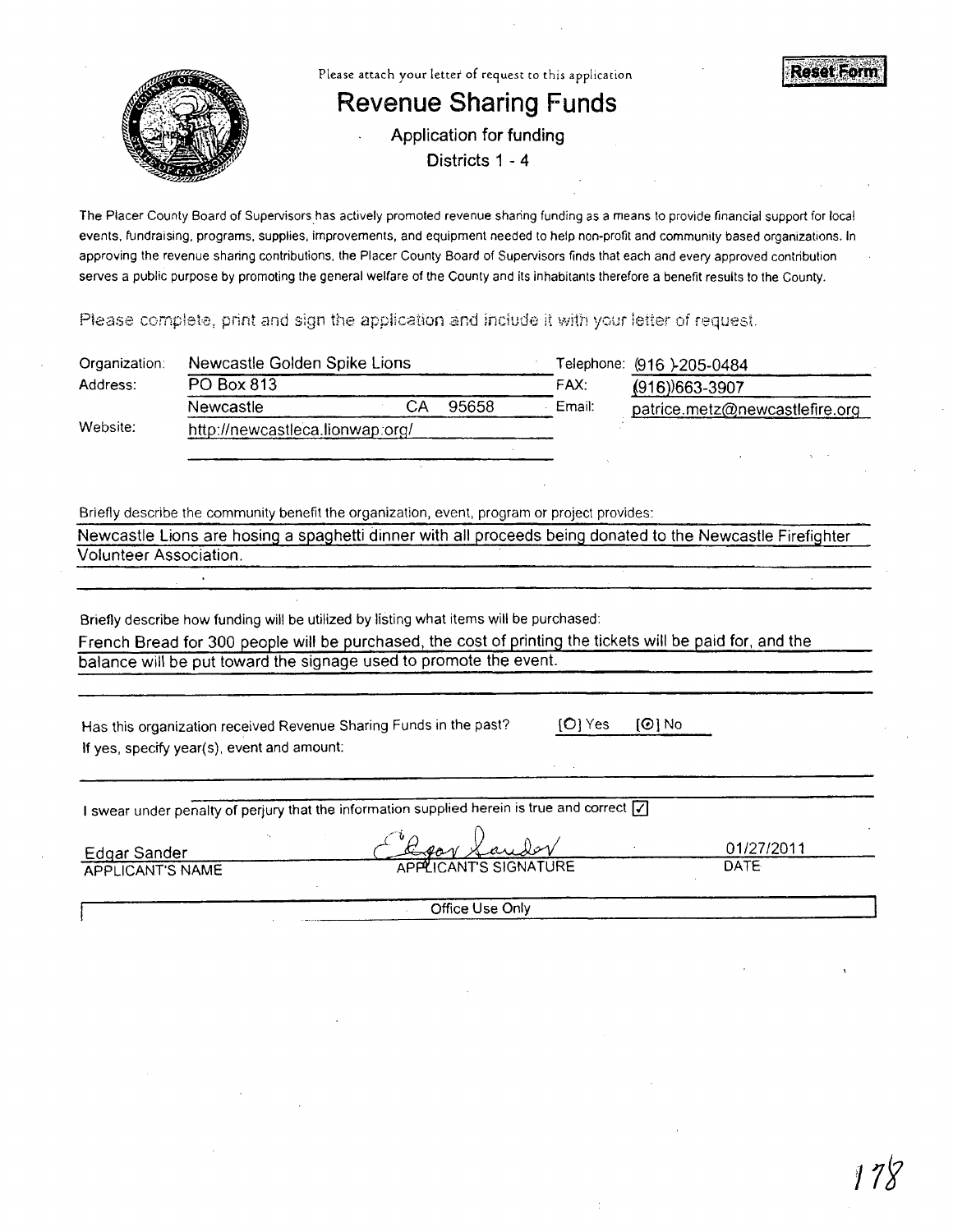

NEWCASTLE GOLDEN SPIKE LIONS

January 27, 2011

Supervisor Jim Holmes 175 Fulweiler Ave. Auburn, CA 95603

Dear Supervisor Holmes,

Thank you for the opportunity to discuss the upcoming Spaghetti Dinner that the Newcastle Golden Spike Lions are hosting on behalf of the Newcastle Firefighter Volunteer Association. Your generous donation of \$250.00 will be used to buy needed supplies in order to put on a very special event.

Our event schedule is:

Date: Saturday, February 5, 2011

- Place: Newcastle Portuguese Hall 690 Taylor Rd. Newcastle, CA 95658
- Time: No Host Cocktails, 5p-6p Dinner, 6p-8p

Our Tax 1.0. number is 68-0274381 and we are a 501 (c) (4) organization.

Thank you again for your continued support,

\ i

Patrice Metz Newcastle Golden Spike Lions